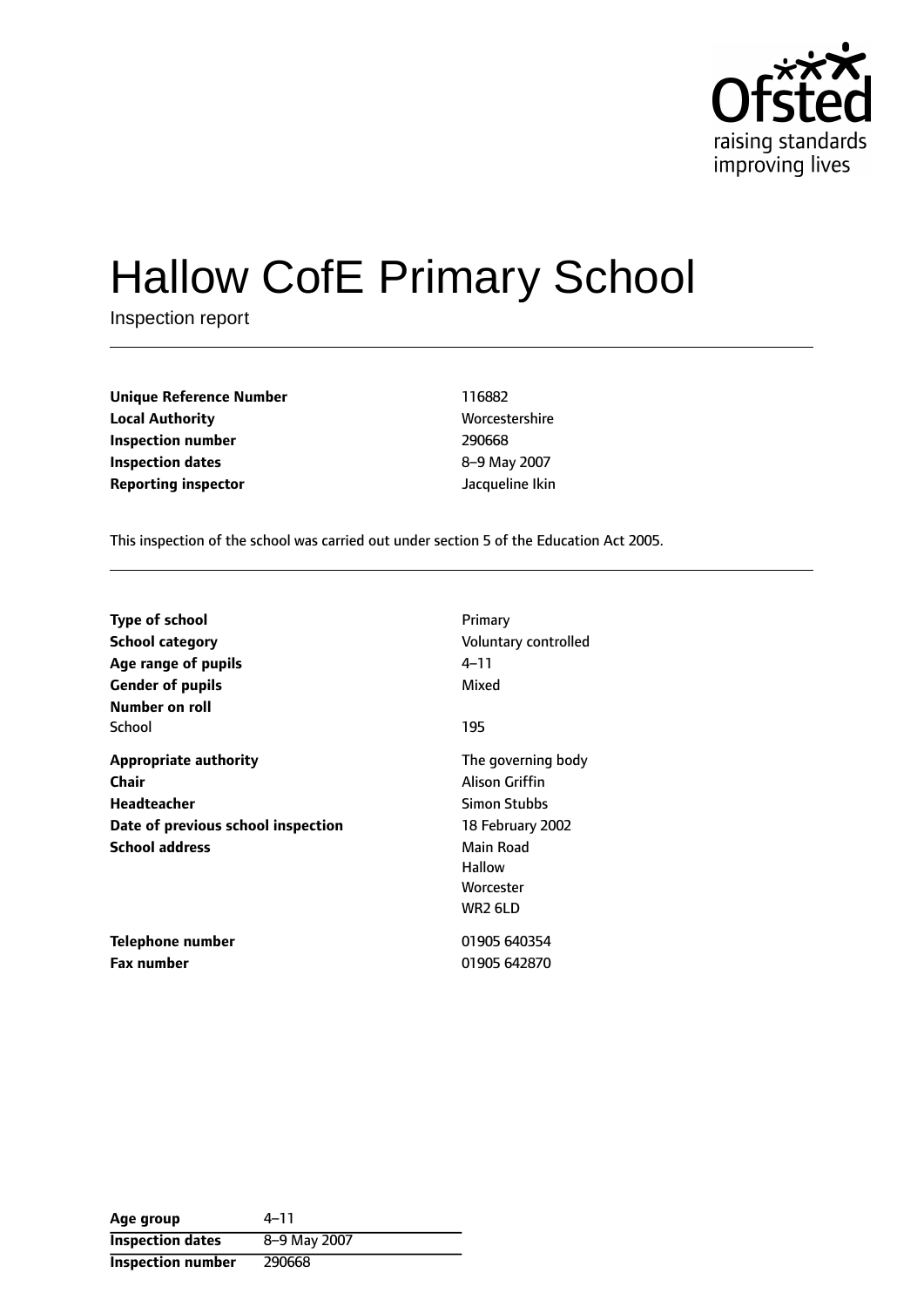.

© Crown copyright 2007

#### Website: www.ofsted.gov.uk

This document may be reproduced in whole or in part for non-commercial educational purposes, provided that the information quoted is reproduced without adaptation and the source and date of publication are stated.

Further copies of this report are obtainable from the school. Under the Education Act 2005, the school must provide a copy of this report free of charge to certain categories of people. A charge not exceeding the full cost of reproduction may be made for any other copies supplied.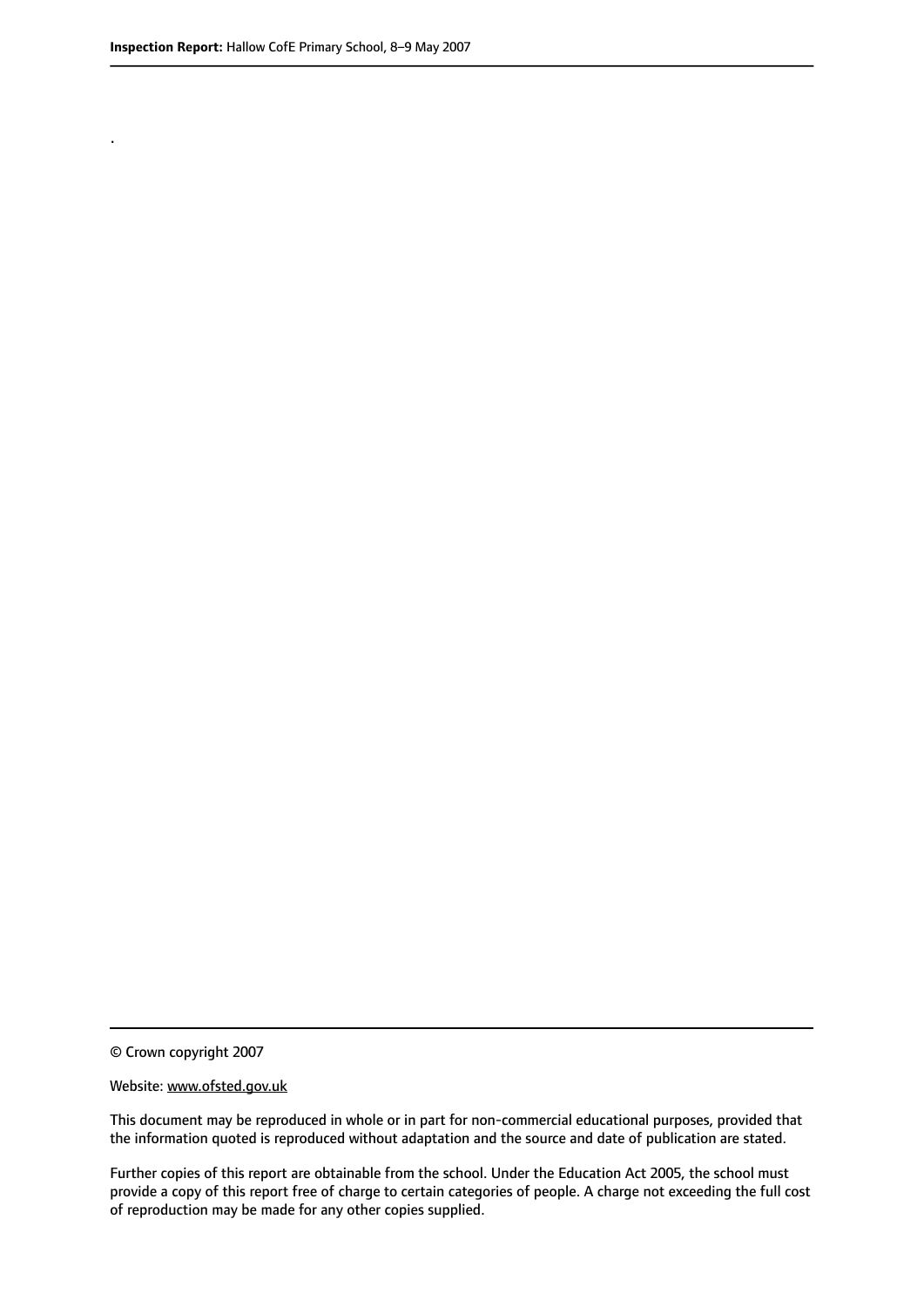## **Introduction**

The inspection was carried out by two Additional Inspectors.

#### **Description of the school**

This village school is smaller than most primary schools. Most pupils are from White British backgrounds. The proportion of pupils eligible for free school meals is below average as is the proportion of pupils with learning difficulties and disabilities. At the time of the inspection the headteacher had been in post for 18 months and the school was in the middle of building works.

#### **Key for inspection grades**

| Satisfactory |
|--------------|
| Inadequate   |
|              |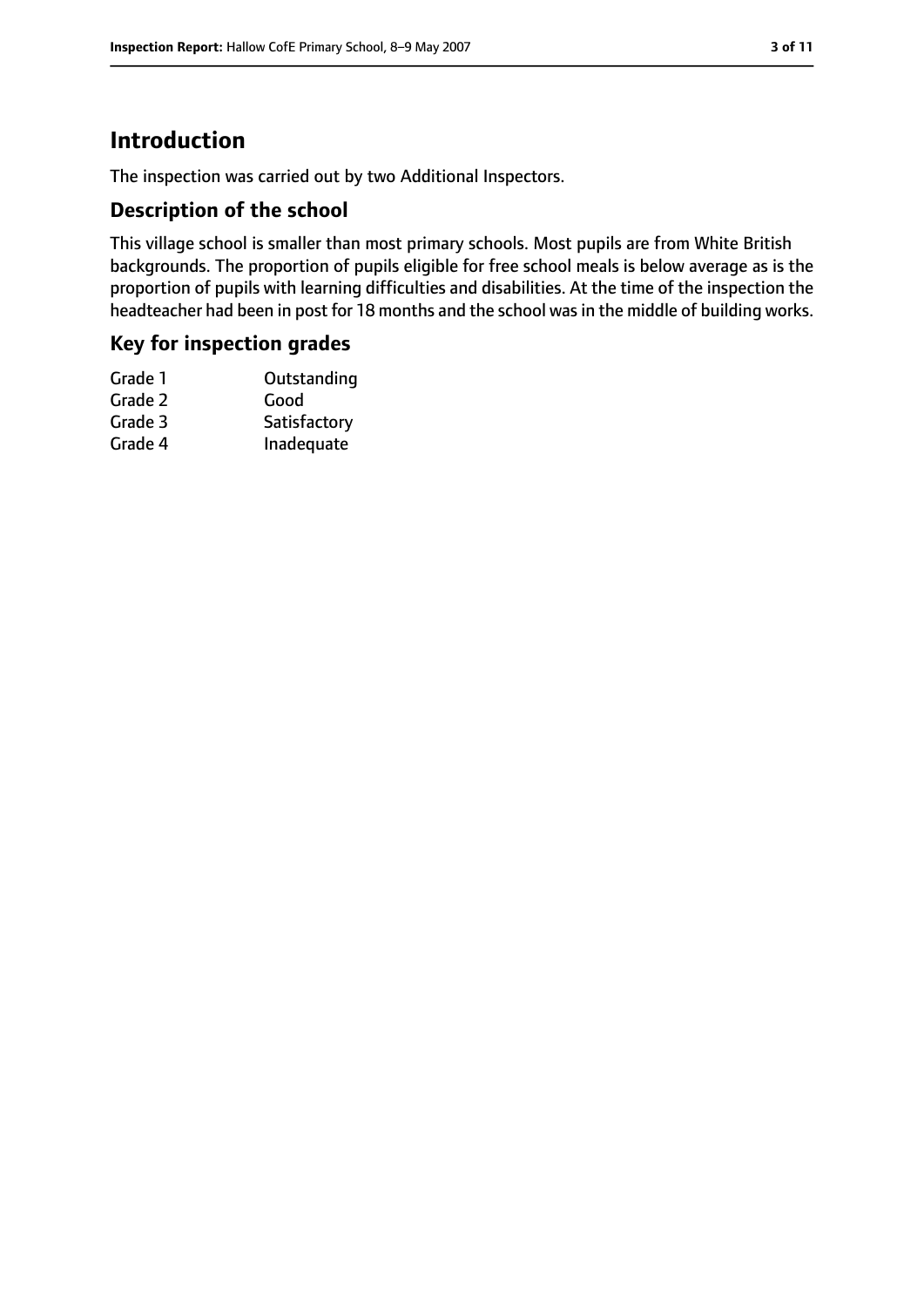## **Overall effectiveness of the school**

#### **Grade: 4**

The inspection findings confirm the school's own view that the education it currently provides is inadequate. However, it is beginning to improve as a result of strong and determined leadership of the headteacher and the good support given by his deputy. They have worked very effectively with staff and pupils to improve pupils' personal development, behaviour and attitudes. These were key weaknesses when the headteacher took up his post, and are now good. One parent, summing up the views of many, commented, 'Mr Stubbs has made a big difference, children's behaviour is much better and they seem to enjoy school more.'

Although standards are average, this represents inadequate achievement in relation to pupils' starting points on entry to the school. Standards declined sharply in the two years following the last inspection but they have now begun to pick up in English, largely because of the school's work to improve the teaching of writing. However, standards and achievement in mathematics have continued to slide and are well below average. Teaching and learning are inadequate because they are not having a sufficient impact on pupils' progress. There are early signs of improvement but these improvements are not yet sufficiently embedded throughout the school. Whilst pupils make good progress in some lessons, they fall back in others. Nearly all pupils underachieve in mathematics because of weaknesses in planning for progression. More able pupils do not do as well as they should because the teachers' expectations of them are too low and there is insufficient planning for their needs. Marking does not always help pupils improve and pupils are not involved enough in checking their own work. Pupils with learning difficulties and disabilities make satisfactory progress in English but they do not do as well as they should in mathematics.

Provision for pupils' pastoral care and their health and safety is good. However, the use of assessment and target setting to support pupils' academic progress is inadequate. As a result, care, guidance and support are satisfactory rather than good. The curriculum is satisfactory, with good opportunities for visits and visitors and a very wide range of after-school activities. Whilst provision for children in Reception is satisfactory, planning is not always rigorous enough and activities are often too easy for more able children.

Leadership and management are satisfactory. The school recognises its weaknesses, has already rectified some areas for improvement and is now addressing the right priorities to make it more effective. It is soundly placed to improve further.

In accordance with section 13(3) of the Education Act 2005, HMCI is of the opinion that this school requires significant improvement, because it is performing significantly less well than in all the circumstances it could reasonably be expected to perform. The school is therefore given a Notice to Improve. Significant improvement is required in relation to: pupils' achievement, the effectiveness of teaching and the use of assessment in meeting the full range of learners' needs.

#### **What the school should do to improve further**

- Provide more opportunities for problem solving and calculation and set work at a more demanding level to raise standards in mathematics.
- Provide more able pupils with work that challenges them more effectively.
- Improve teaching and learning and ensure that all marking helps pupils know what they must do to improve their work.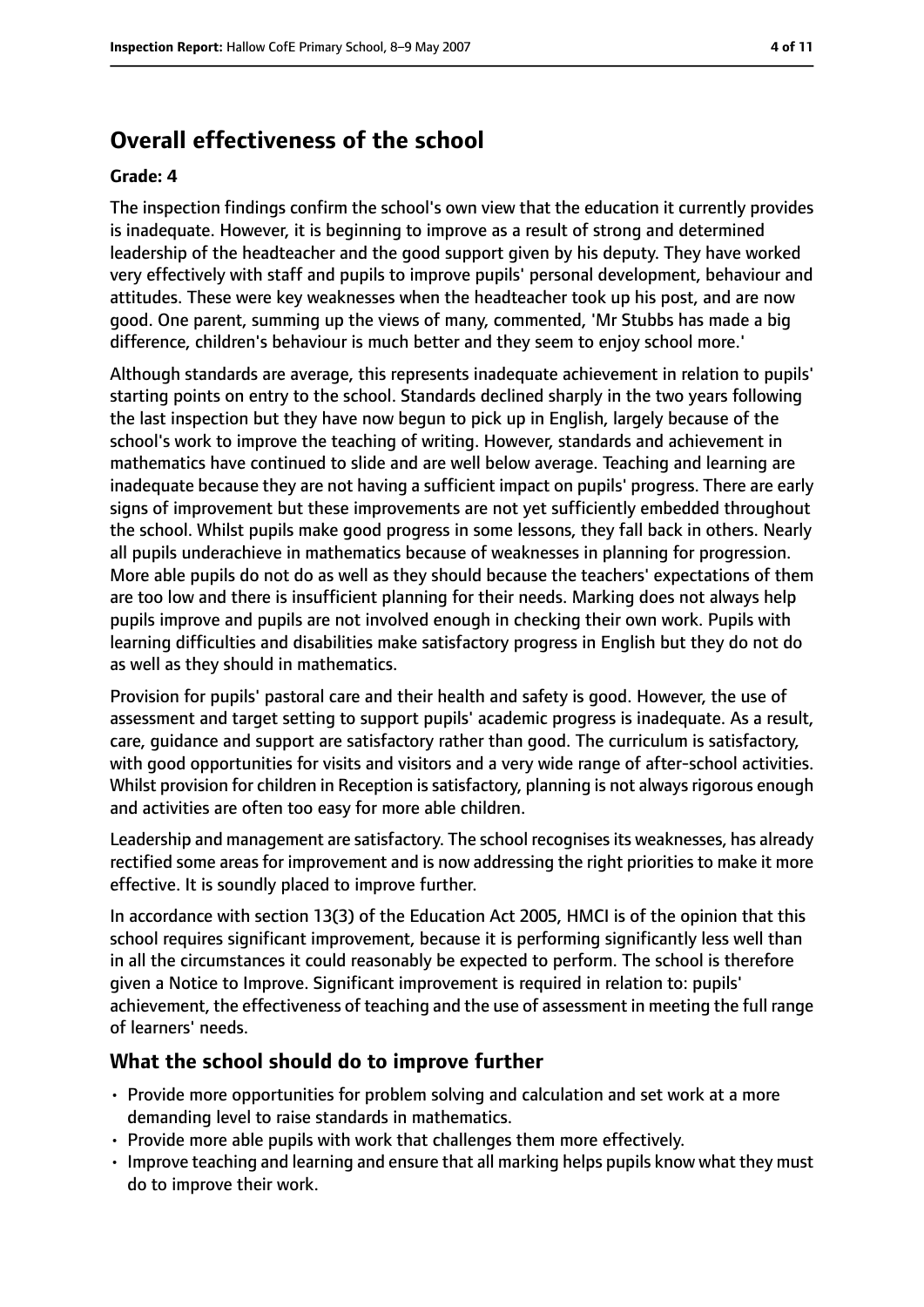• Use assessment and target setting more effectively to plan for pupils' different needs.

## **Achievement and standards**

#### **Grade: 4**

Attainment on entry to the Reception class is a little higher than usually found. Most children make satisfactory progress during the Reception Year and reach the goals expected for children of this age. Although overall standards in the rest of the school are average, it is only in Year 4 where pupils make consistently good progress. Pupils progress in other year groups varies between satisfactory and inadequate resulting in inadequate achievement overall, particularly for more able pupils. Standards and achievement are beginning to rise in English as a result of intensive training to improve teaching methods in writing. Standards are well below average in mathematics. Most pupils underachieve because work is not pitched at a demanding enough level and there is insufficient attention to helping them make progress in calculation and problem solving. The achievement of pupils with learning difficulties and disabilities is satisfactory in English because of a clear focus on their particular needs in small group sessions. However, their progress in mathematics is unsatisfactory.

## **Personal development and well-being**

#### **Grade: 2**

Pupils' spiritual, moral, social and cultural development is good. The school is a happy and harmonious community where pupils work together amicably, respect the feelings of others and have a well developed sense of fair play. Pupils respond positively when given responsibility, for example through the Eco Committee which promotes recycling and energy conservation. Pupils' behaviour is good and they usually concentrate well on their tasks. Their attention wavers when they are required to listen to their teachers for too long or when tasks are too easy. Pupils enjoy school and are keen to learn. However, too many parents take their children on holiday in term-time and attendance is satisfactory rather than good because of this. Pupils have a good understanding of how to keep themselves safe and healthy. For example, they know the importance of exercise and some pupils grow their own organic vegetables at school. Despite pupils' good social skills and ability to work together constructively, weaknesses in aspects of their academic progress mean pupils' overall preparation for their future lives is only just adequate.

## **Quality of provision**

#### **Teaching and learning**

#### **Grade: 4**

Teaching and learning are inadequate overall. Pupils do not make the progress and achieve the standards they should because lessons are too variable in quality. There are signs of improvement, particularly in writing, but it is only in Year 4 that consistently good teaching and learning occur. All teachers make successful use of interactive whiteboards to make learning more interesting for pupils and there is generally good management of behaviour. However, the expectations that teachers have of their pupils are not high enough in some lessons and planning does not take sufficient account of the different needs of pupils. As a result, lower attainers struggle to keep up and more able pupils do not receive the challenge they need. This is most noticeable in mathematics. Teachers' marking, the use of assessment and setting targets to guide planning and help pupils know what they have to do to improve is inadequate. Play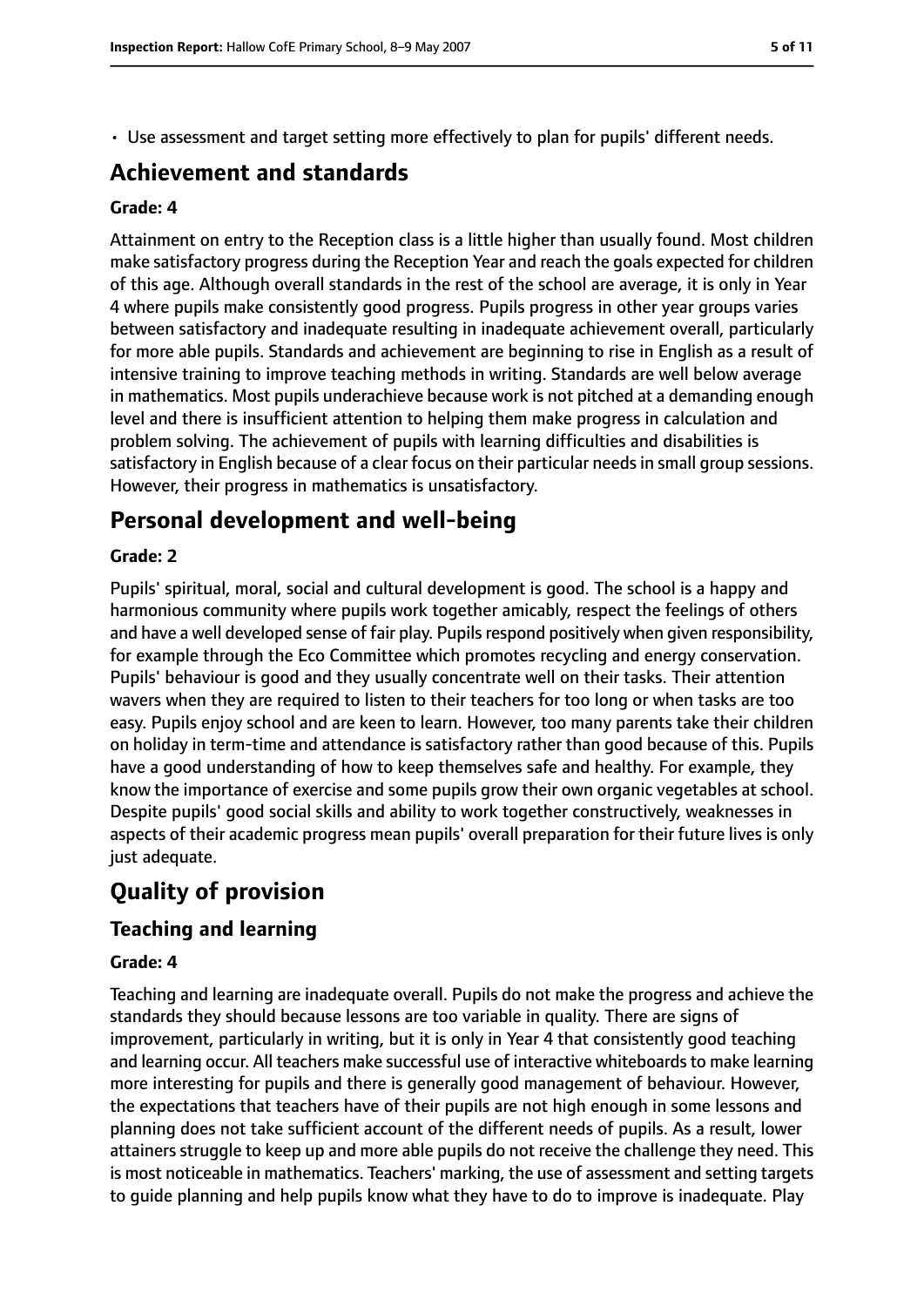activities in the in the Reception class are not sufficiently adapted to the different needs of pupils, particularly the more able, who often find them too easy and quickly lose interest.

#### **Curriculum and other activities**

#### **Grade: 3**

Whole-school planning ensures breadth and balance in the subjects of the National Curriculum. Provision for information and communication technology (ICT), a weakness during the last inspection, is now satisfactory. Provision for personal, social and health education and citizenship is good and contributes well to pupils' personal development and well-being. Very good use is made of visits and visitors and links with schools in other European countries to bring learning to life. A very good range of extra-curricular activities for pupils of all ages contributes well to their enjoyment of school. There are good opportunities for pupils to learn a musical instrument, for example, all pupils learn to play the recorder. Although the curriculum satisfactorily meets the needs of pupils with learning difficulties and disabilities in English, it does not always do so in mathematics. The needs of more able pupils are not always met because the work they are given is often too easy. Increasing attention given to the use of literacy in other subjects is beginning to improve pupils' progress in writing. Not enough attention is yet given to the links that can be made between mathematics and other subjects.

#### **Care, guidance and support**

#### **Grade: 3**

Care, guidance and support are satisfactory, with key strengths in the quality of pastoral care but weaknesses in pupils' academic guidance and support. Pupils feel safe and secure, and know that staff will listen if there are any problems. Parents are justifiably confident that pupils are looked after well at school. Child protection procedures are sound and regular health and safety checks are carried out. Well thought out procedures help children to settle quickly into the Reception class and to move on confidently at the end of Year 6. Pupils benefit from good support for their personal development but the use of assessment to support and guide their academic progress is inadequate. Satisfactory systems have been introduced to set targets and track pupils' progress, across the school. However, these procedures have yet to be securely embedded and information is not always used effectively to help pupils know how they are getting on and to guide their next steps in learning.

## **Leadership and management**

#### **Grade: 3**

Leadership and management are improving, and are now satisfactory. The headteacher is clear thinking and has good leadership and management skills. He has worked tenaciously to secure school improvement since his appointment in September 2005. His monitoring and evaluation procedures are rigorous and mean that he has an accurate view of the school's strengths and areas for development. At present, too much responsibility for setting and achieving the school's goals rests on the headteacher's shoulders. Although the deputy headteacher fulfils his role well, middle managers have made insufficient impact on school improvement. However, the situation is changing. The rigour of monitoring and evaluation by subject leaders is beginning to improve and they are increasingly providing their colleagues with valuable advice. There is a more unified approach to school improvement, for example in writing, and staff now share a common determination to make the school more effective. The school development plan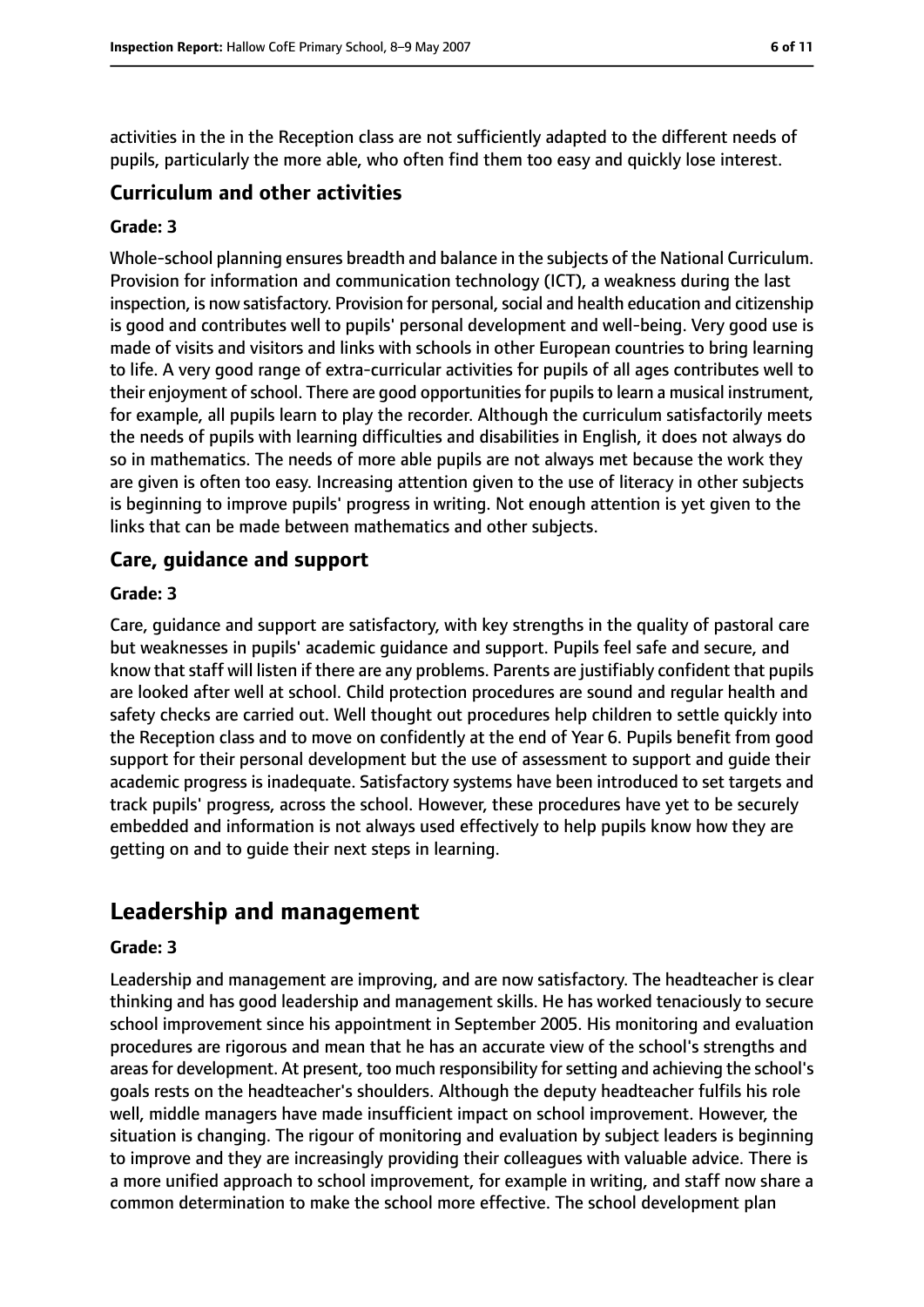identifies the right priorities and these are being soundly addressed. As a result, there have been some significant improvements, most notably in pupils' progress in writing and in ICT provision. The work of governors is sound, and they have increased their understanding of data so they now have a realistic view of the school's performance.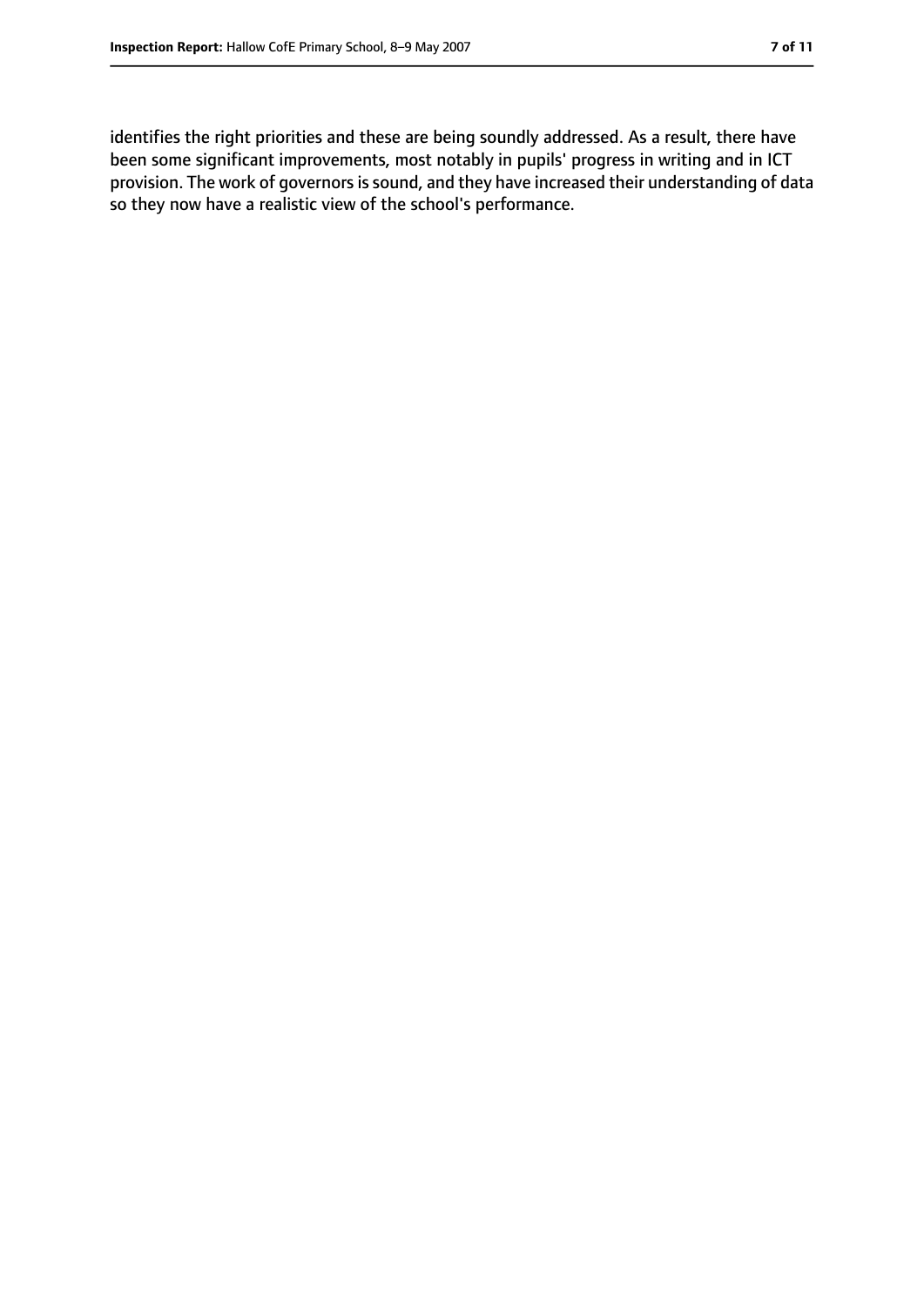**Any complaints about the inspection or the report should be made following the procedures set out in the guidance 'Complaints about school inspection', which is available from Ofsted's website: www.ofsted.gov.uk.**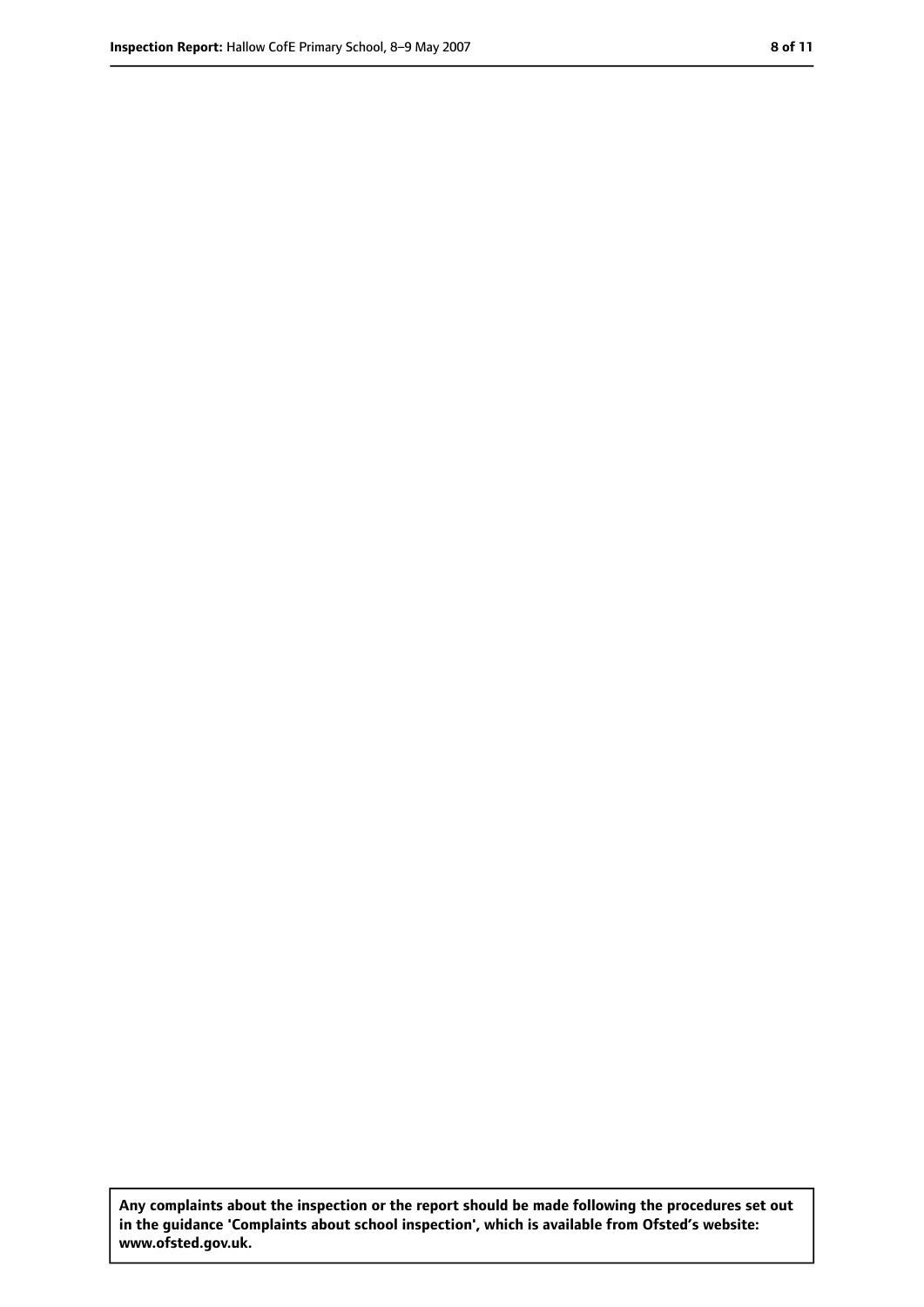#### **Annex A**

## **Inspection judgements**

| Key to judgements: grade 1 is outstanding, grade 2 good, grade 3 satisfactory, and grade 4 $\,$ | <b>School</b>  |
|-------------------------------------------------------------------------------------------------|----------------|
| inadequate                                                                                      | <b>Overall</b> |

### **Overall effectiveness**

| How effective, efficient and inclusive is the provision of education, integrated<br>care and any extended services in meeting the needs of learners? | 4  |
|------------------------------------------------------------------------------------------------------------------------------------------------------|----|
| How well does the school work in partnership with others to promote learners'<br>well-being?                                                         |    |
| The quality and standards in the Foundation Stage                                                                                                    |    |
| The effectiveness of the school's self-evaluation                                                                                                    |    |
| The capacity to make any necessary improvements                                                                                                      |    |
| Effective steps have been taken to promote improvement since the last<br>inspection                                                                  | No |

#### **Achievement and standards**

| How well do learners achieve?                                                                               |  |
|-------------------------------------------------------------------------------------------------------------|--|
| The standards <sup>1</sup> reached by learners                                                              |  |
| How well learners make progress, taking account of any significant variations between<br>groups of learners |  |
| How well learners with learning difficulties and disabilities make progress                                 |  |

#### **Personal development and well-being**

| How good is the overall personal development and well-being of the<br>learners?                                  |  |
|------------------------------------------------------------------------------------------------------------------|--|
| The extent of learners' spiritual, moral, social and cultural development                                        |  |
| The behaviour of learners                                                                                        |  |
| The attendance of learners                                                                                       |  |
| How well learners enjoy their education                                                                          |  |
| The extent to which learners adopt safe practices                                                                |  |
| The extent to which learners adopt healthy lifestyles                                                            |  |
| The extent to which learners make a positive contribution to the community                                       |  |
| How well learners develop workplace and other skills that will contribute to<br>their future economic well-being |  |

### **The quality of provision**

| How effective are teaching and learning in meeting the full range of the<br>learners' needs?          | $\Lambda$ |
|-------------------------------------------------------------------------------------------------------|-----------|
| How well do the curriculum and other activities meet the range of needs<br>and interests of learners? |           |
| How well are learners cared for, guided and supported?                                                |           |

 $^1$  Grade 1 - Exceptionally and consistently high; Grade 2 - Generally above average with none significantly below average; Grade 3 - Broadly average to below average; Grade 4 - Exceptionally low.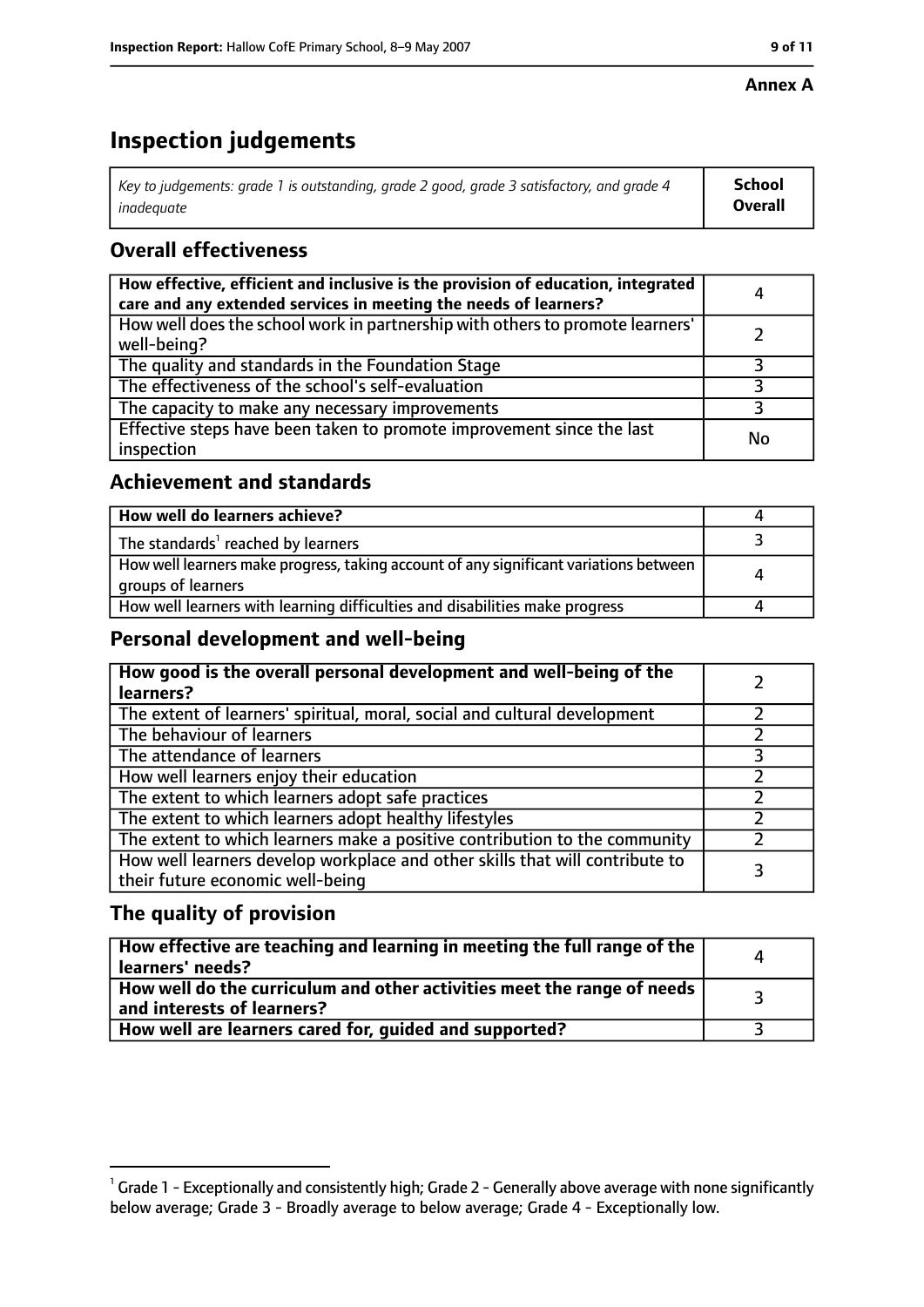## **Leadership and management**

| How effective are leadership and management in raising achievement<br>and supporting all learners?                                              | 3   |
|-------------------------------------------------------------------------------------------------------------------------------------------------|-----|
| How effectively leaders and managers at all levels set clear direction leading<br>to improvement and promote high quality of care and education |     |
| How effectively performance is monitored, evaluated and improved to meet<br>challenging targets                                                 | 3   |
| How well equality of opportunity is promoted and discrimination tackled so<br>that all learners achieve as well as they can                     |     |
| How effectively and efficiently resources, including staff, are deployed to<br>achieve value for money                                          |     |
| The extent to which governors and other supervisory boards discharge their<br>responsibilities                                                  | 3   |
| Do procedures for safequarding learners meet current government<br>requirements?                                                                | Yes |
| Does this school require special measures?                                                                                                      | No  |
| Does this school require a notice to improve?                                                                                                   | Yes |